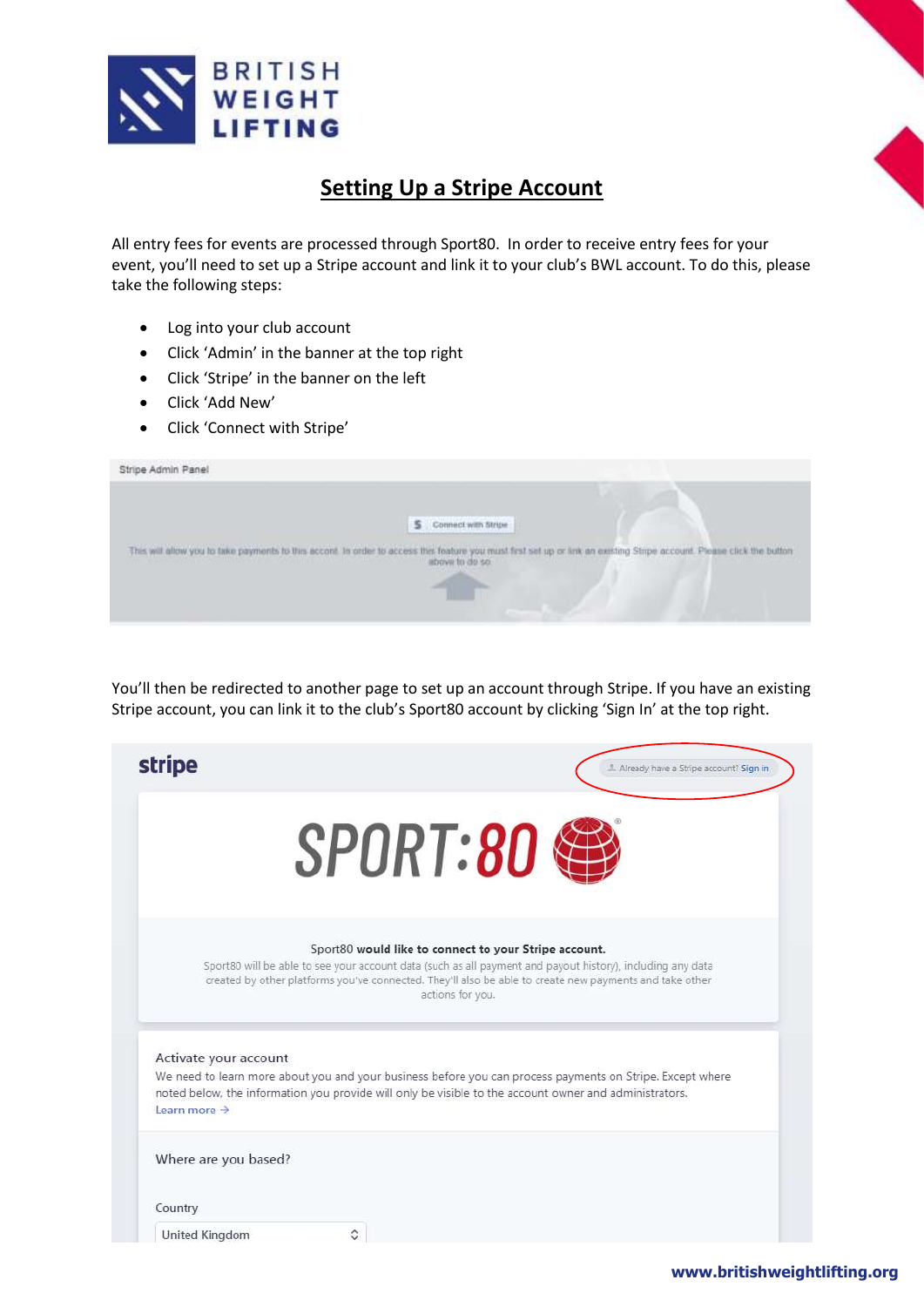

If you don't have an existing Stripe account, please work your way through the application form to set up a new Stripe account.

Make sure to include your club webiste or social media page.

For Business Description, the closest match is likely to be 'Health and Wellness Coaching' but you can pick another option if you feel it better describes your business.

| https://bwl.sport80.com/<br>No website yet? You can share an app store link or a social media profile (business profiles are preferred).<br><b>Business description</b><br>≎ | <b>Business website</b>      |  |
|------------------------------------------------------------------------------------------------------------------------------------------------------------------------------|------------------------------|--|
|                                                                                                                                                                              |                              |  |
|                                                                                                                                                                              |                              |  |
|                                                                                                                                                                              |                              |  |
|                                                                                                                                                                              |                              |  |
|                                                                                                                                                                              | Health and wellness coaching |  |
|                                                                                                                                                                              |                              |  |
|                                                                                                                                                                              |                              |  |
|                                                                                                                                                                              |                              |  |
|                                                                                                                                                                              |                              |  |
|                                                                                                                                                                              |                              |  |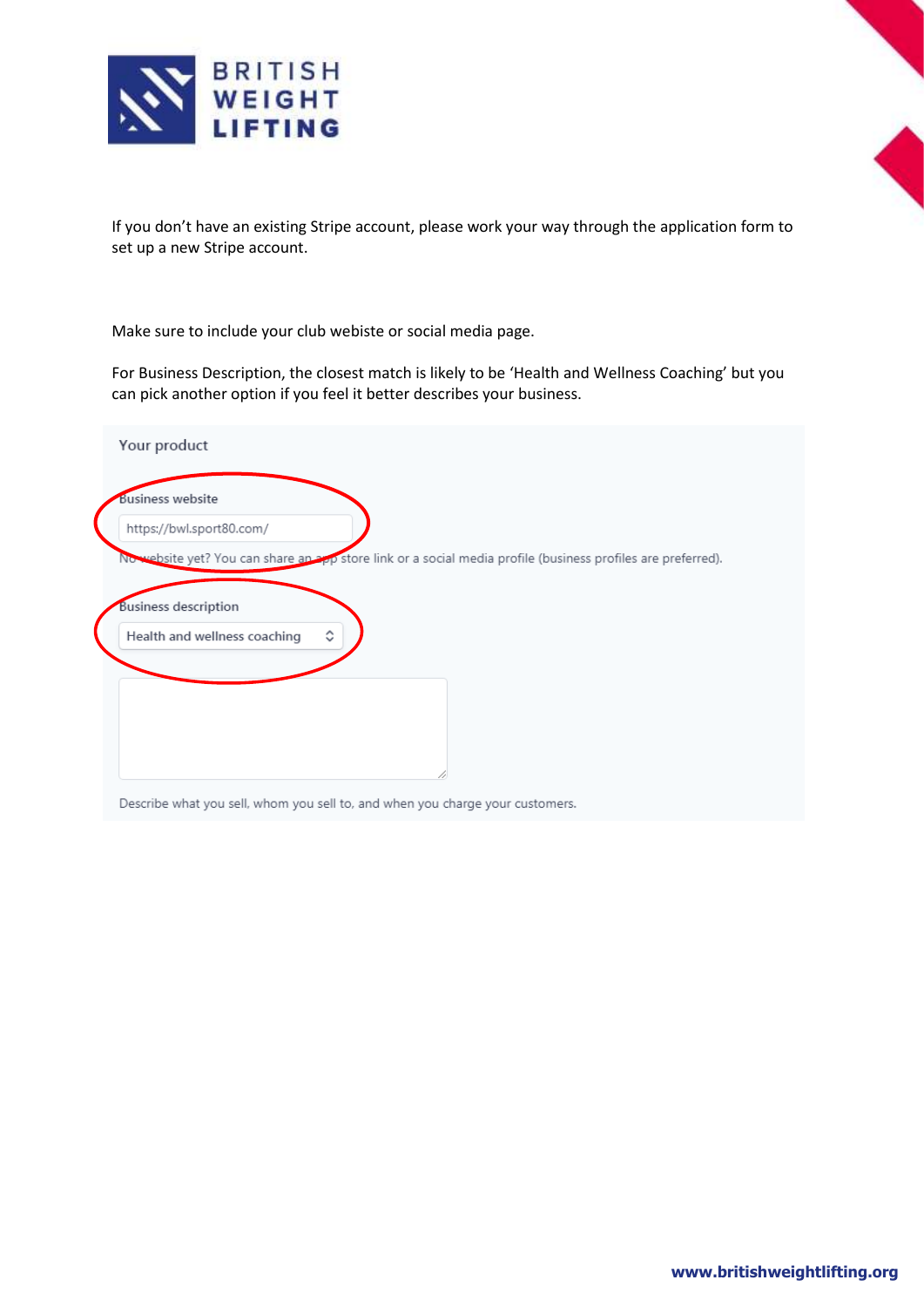



### Individual or sole proprietor details

Your Stripe account needs to be activated by someone with significant management responsibility or control over bwl.sport80. If that's not you, please ask an authorized executive, senior manager, or business owner from your company to complete this form.

| Legal name |
|------------|
|------------|

| Test                                            |         |  |
|-------------------------------------------------|---------|--|
| Test                                            |         |  |
| Phone number                                    |         |  |
| GB $\text{\degree}$ +44 1234 567890             |         |  |
| Date of birth<br>DD / MM / YYYY<br>Home address |         |  |
| 123 Test Street                                 | AA123AA |  |
| Test                                            |         |  |
| GB C +44 1234567890                             |         |  |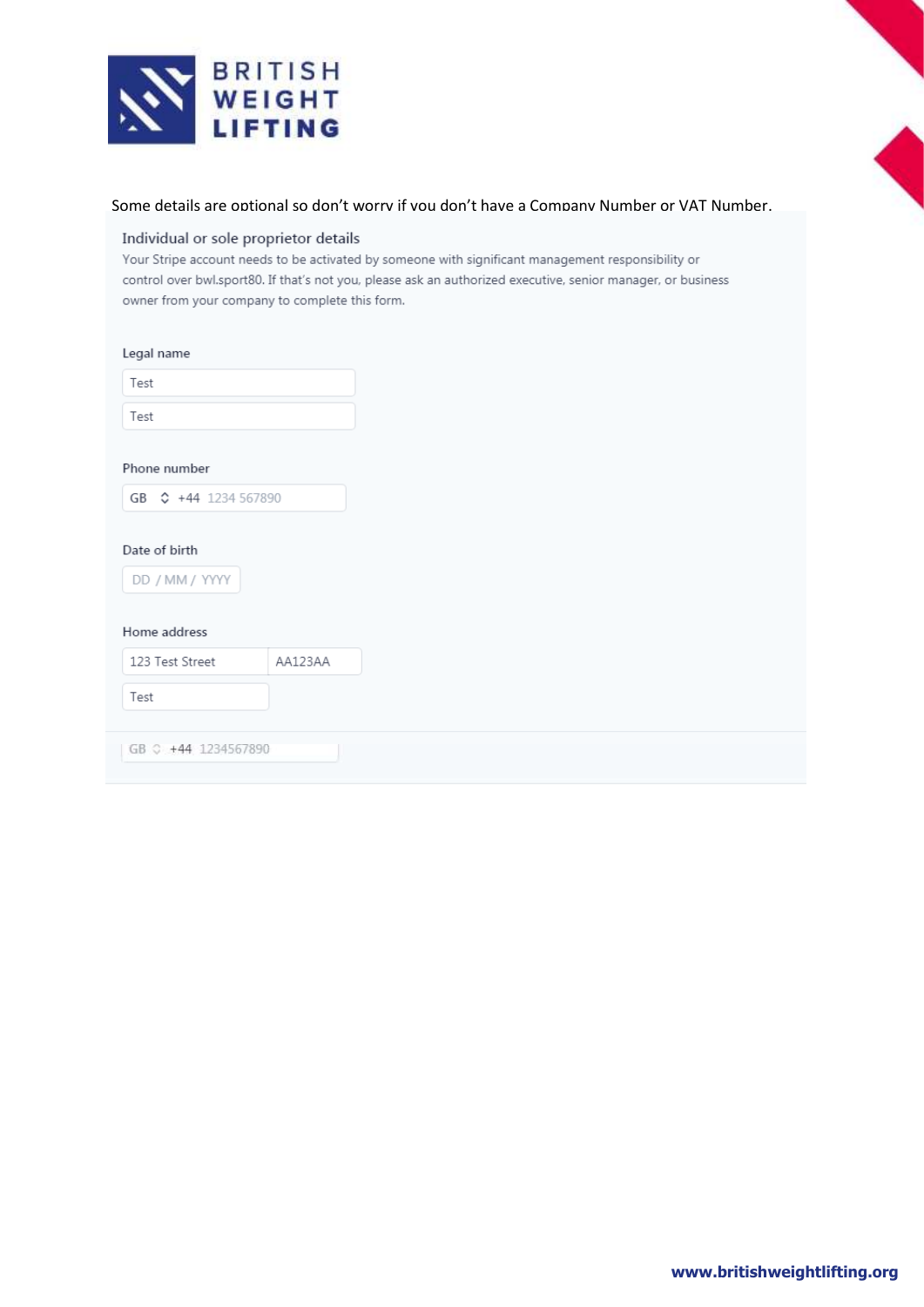

# Credit card statement details

This information may appear on your customers' credit card statement. You can change it at any time.

## Statement descriptor

TEST WLC

The name for your business that your customers will recognize. This may be the legal entity name, or a trading as name.

#### Support phone number

GB  $\degree$  +44 7587 034796

## **Bank details**

Bank account currency

 $\hat{\mathbb{C}}$ 

GBP

Sort code

12-34-56

#### Account number

12345678

Confirm account number

12345678

You need to authenticate your account - the easiest way to do this is by text message. You will be sent a PIN by text which you'll need to enter when prompted.